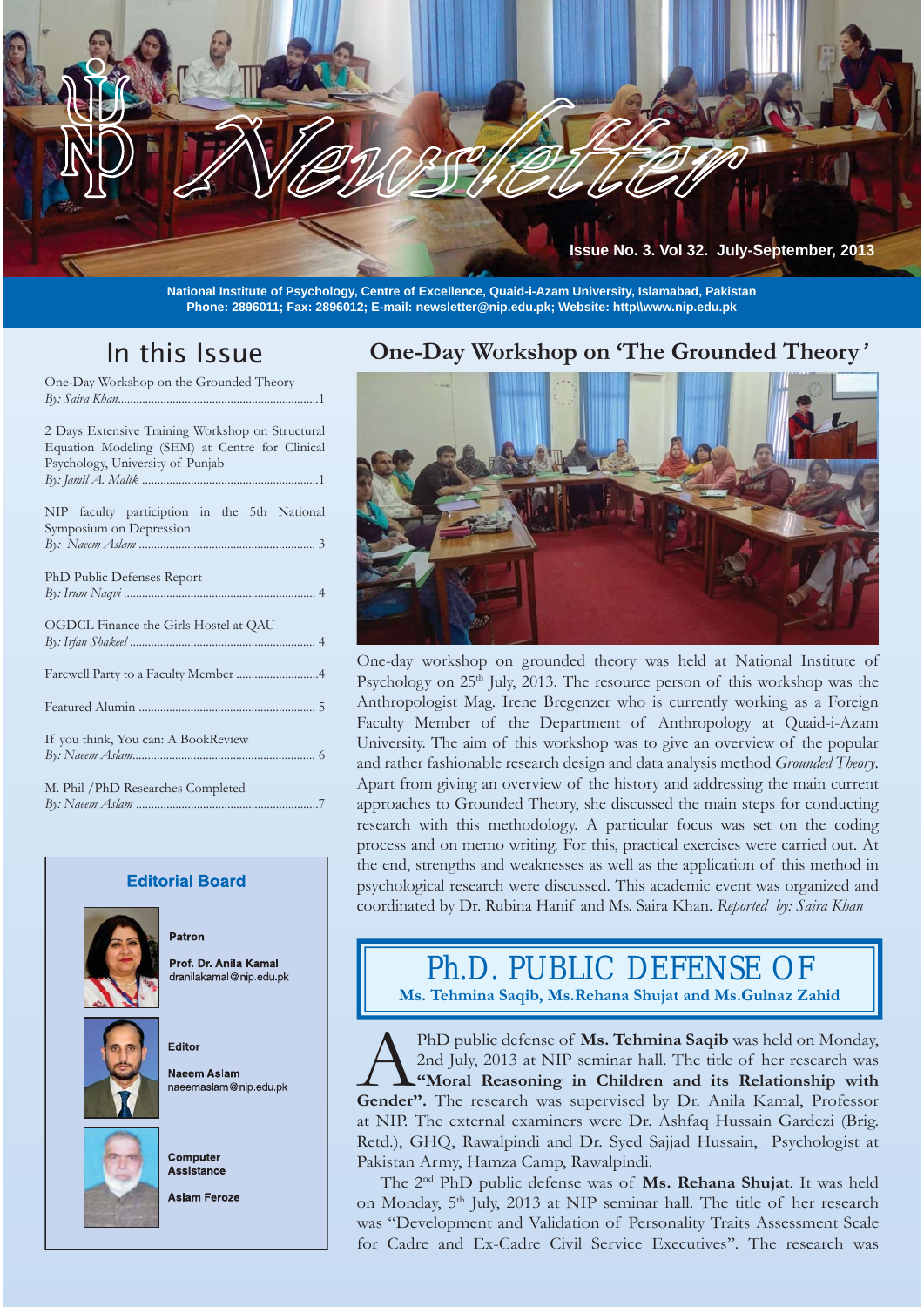#### **NIP-Activities**



supervised by Dr. Anila Kamal, Professor at NIP. The external examiners were Dr. Ashfaq Hussain Gardezi (Brig. Retd.), GHQ, Rawalpindi and Dr. Syed Sajjad



Hussain, Psychologist at Pakistan Army, Hamza Camp, Rawalpindi.



 The 3rd PhD public defense was of **Gulnaz Zahid** held on Monday, 3rd July, 2013 at NIP seminar hall. The title of her research was **"Impact of Perceived School Climate upon Students Outcomes: Differential Role of Mediating Variables''**. The research was supervised by Prof. Dr. Anis-ul-Haq. The external examiners were Prof. Dr. Mah Nazir Riaz, Dean Social Sciences, Frontier Women University and Dr. Tanvir Akhtar, Psychologist GHQ, Rawalpindi. All these three defenses were attended by large number of audience including students, faculty, and guests.

*Reported by: Irum Naqvi*

## **NIP Faculty Participation in the 5<sup>th</sup> National Symposium on Depression**

NIP faculty Mr. Naeem Asalm, presented research paper in the  $5<sup>th</sup>$ National Symposium on Depression. The theme of the symposium was 'Across the Poles from depression to Elation'. The symposium was organized by Pakistan Psychiatric Society (PPS) in collaboration with Department of Psychiatry, Rawal Institute of Medical Sciences, Pakistan Medical Association and Psychiatric Welfare Association, Lahore. The title of his paper was **"Gender Differences on** 



**Rumination Styles, Psychological Distress, Perceived Social Support, and Posttraumatic Growth among Flood Affected Individuals".** This research was the part of the funded project of Higher Education Commission (HEC), under the program Thematic Research Grant (Phase II), to Professor Dr. Anila Kamal and Mr. Naeem Aslam. Over 200 Medical doctors, psychiatrists, psychologists, medical students and representatives of pharmaceutical firms attended the symposium.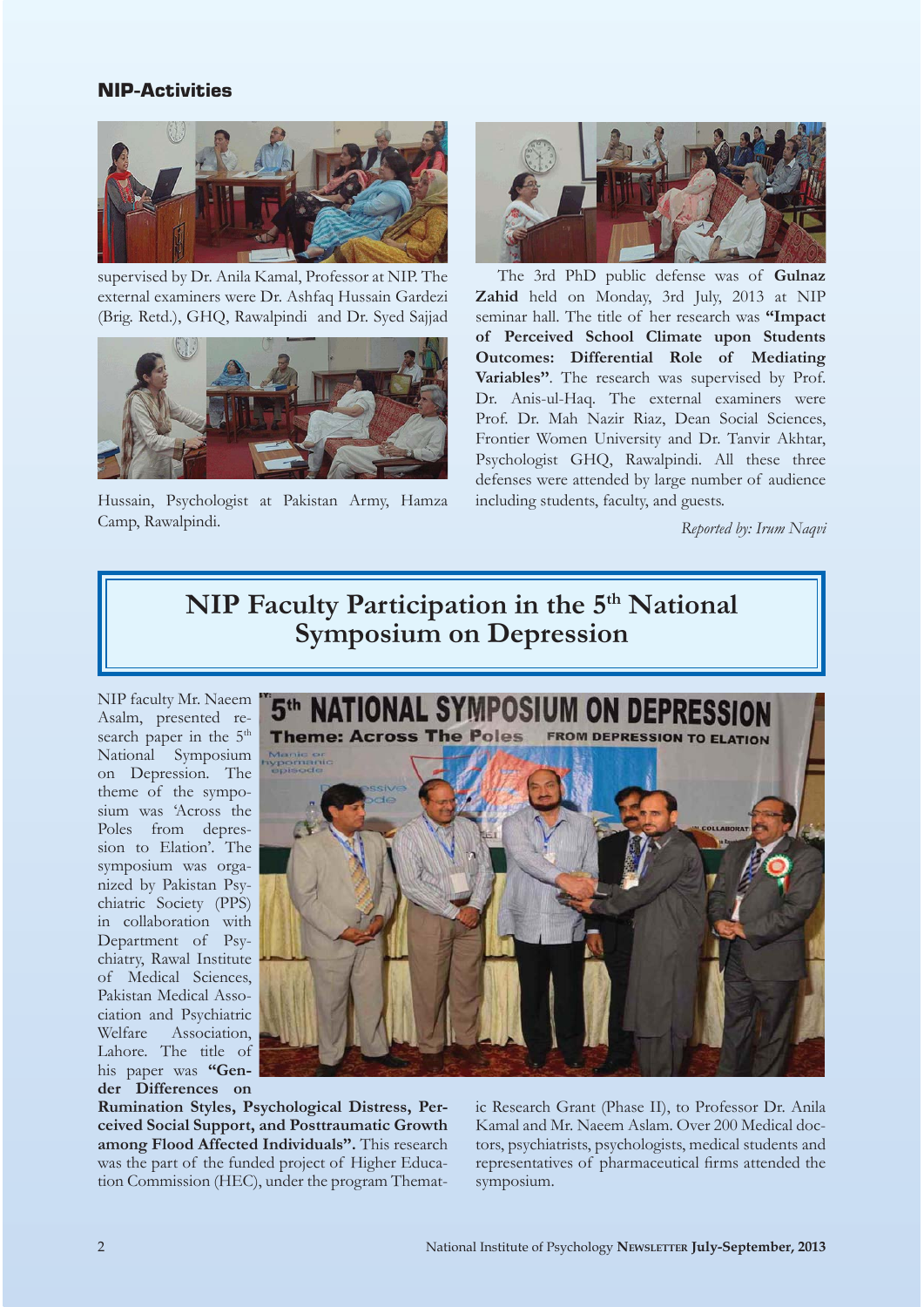## **NIP OUTREACH SERVICES Two Days Training Workshop on Structural Equation Modeling with AMOS at Center for Clinical Psychology, University of Punjab**



As part of its outreach services to promote research standards across nation, National Institute of Psychology facilitates skills development programs at higher education institutions. Such an event was organized by Center for Clinical Psychology, University of Punjab. On behalf of **Prof. Dr. Rukhsana Kausar** (Director, Center for Clinical Psychology), the event organizer **Dr. Irum Fatima** (Assistant Professor, PU) contacted **Dr. Jamil A. Malik** (Assistant Professor, NIP) to facilitate a two days workshop on Structural Equation Modeling with AMOS as the sole resource person. Keeping with its tradition, **Prof. Dr. Anila Kamal** (Director, National Institute of Psychology) supported the workshop by sending its faculty member to upgrade research skills of scholars and faculty members at CCP, University

of the Punjab.

The workshop participants included MS and PhD students of Institute of Applied Psychology, and Center for Clinical Psychology, University of the Punjab. Approximately 40 scholars participated in the training program. The two days workshop was aimed to excel the knowledge and skills of scholars for advance data analytic techniques i.e., an extensive and in-depth practical orientation of structural equation modeling using AMOS. Starting from the basic understanding of various structural equation

modeling techniques; the workshop covered more advanced SEM techniques focusing on a nonstatistical illustration of basic to advance techniques. The topics covered during the three days workshops included testing of hypothesis, causation, pathanalysis, mediation, moderation, latent variable analysis, confirmatory factor analysis, multi-group modeling, and exploratory analysis. The director Center for Clinical Psychology (PU) thanked the resource person for supporting and facilitating knowledge sharing event at the institute. Participants of the workshop appreciated the workshop organizer and the organizer for their efforts in arranging events to equip the scholars with practical knowledge and skills of advance analytic techniques.

*Reported by: Jamil Malik*

## Dr. Rubina Hanif Participated at 8<sup>th</sup> International Conference on **Adolescents and Child Psychopathology, Roehampton (UK)**

Dr. Rubina Hanif, Assistant Professor-TTS at NIP presented a research paper titled "Impact of Parental Conditional Regard and Internal Compulsion on Relationship Quality: Emotion Regulation as Moderator" at 8th International Conference on Adolescents and Child Psychopathology (13-15 July, 2013) organized by Roehampton University, London (UK). This paper is co-authored by Ayesha Saeed (NIP M.Phil student) and Bushra Hassan (Ph.D scholar at University of Sussex, UK). The study aimed to investigate the relationship of parental conditional regard, internal compulsion and adolescents-parent relationship quality; where internal compulsion

operated as mediator between parental conditional regard and parent-adolescent relationship quality; and emotion regulation strategies (i.e., reappraisal and suppression) played role as moderating variable.

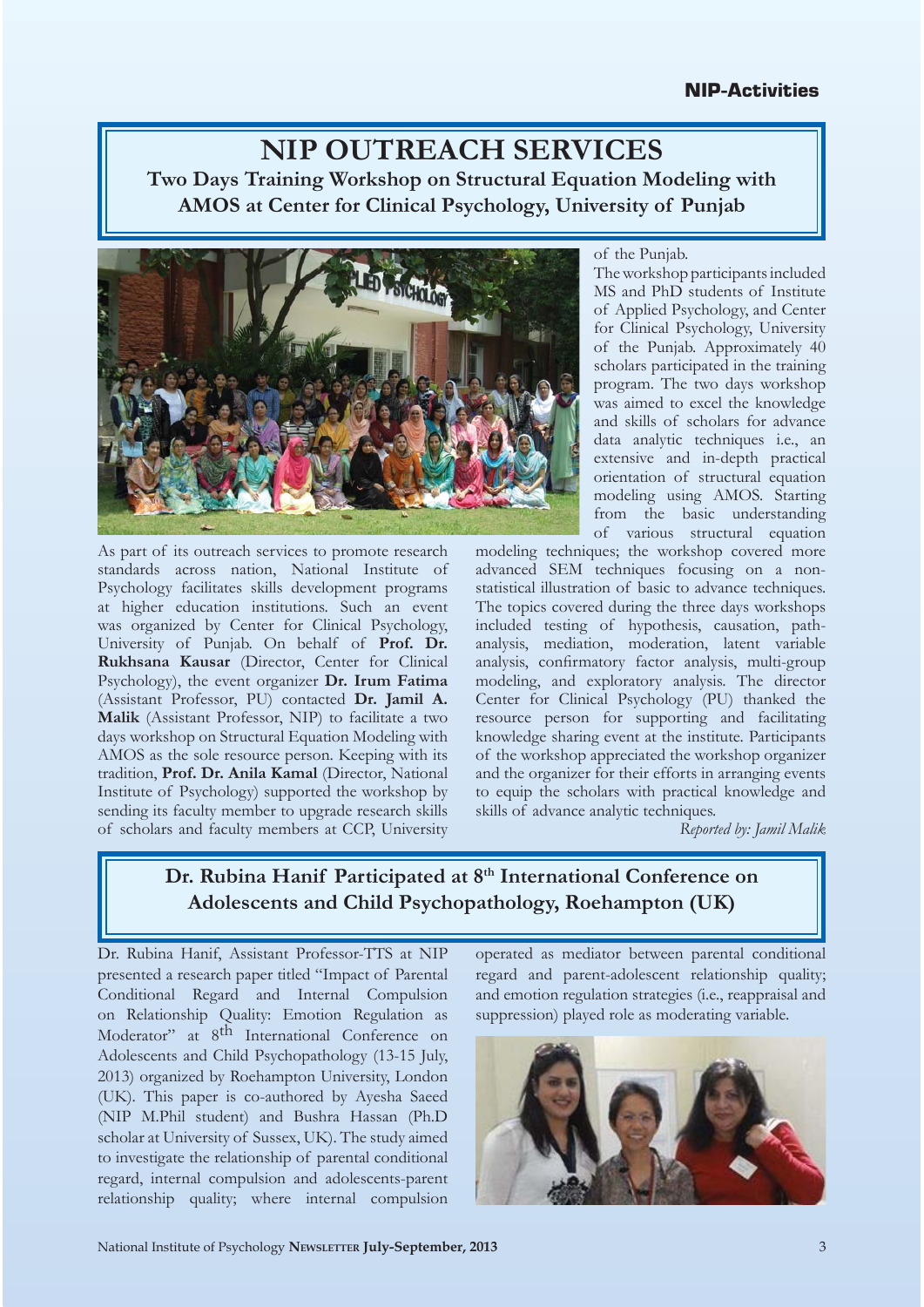# **OGDCL FINANCE THE CONSTRUCTION OF GIRLS HOSTEL AT QAU**

O il and Gas Development construction of a hostel for 300 Company Ltd (OGDCL) is to provide funds for the female students in the campus of Quaid-i-Azam University (QAU). A MoU to this affect was signed here on Friday by the Vice Chancellor of Quaid-i-Azam University (QAU) Prof Dr. Masoom Yasinzai and Managing Director OGDCL Mr. Masood Siddiqui. Speaking on the occasion Dr. Masoom Yasinzai lauded the noble step of OGDCL

and urged the Corporate Sector of the country to come forward and support the premier institutions. The Vice Chancellor said that QAU is a federally chartered university devoted to teaching & research. At QAU students are admitted from all over Pakistan according to regional quota but purely on merit. Therefore, he said the requirement for hostel accommodation is much more than any other university. He praised the step of OGDCL and hoped that shortage of hostel accommodation will be tackled successfully with the completion of the new hostel.

 He said, "I truly appreciate the OGDCL's generous donation and hope that this gesture will serve as a signal to other large corporations to invest in the educational institutions. Moreover, donor support is crucial for public sector universities as philanthropic

## **Farewell Party to a Faculty Member**

NIP faculty gave Farewell Party to Dr. Muazzama Abidi. She served as an Assistant Professor at National Institute of Psychology, Quaid-i-Azam University. She was the part of NIP faculty for 5 years. Due to her personal and family commitment, she resigned. Dr. Abidi was a clinical psychologist and was the incharge of NIP Counseling Centre. She also contributed to the asthetic enhancement of NIP as incharge of Beautification of NIP. We wish her all the best and success for her future endeavours.



support will be helpful increasing awareness among community about fund raising for Higher Education and Achieving the goal of an educated Pakistan, he added. Managing Director OGDCL, Mr. Masood Siddiqui while addressing the ceremony congratulated the university as it has been recently ranked among top 200 Universities of Asia. He said that his organization values the linkage of industry and academia a lot. Promoting Industry-Academia Linkage is decisive for developing a knowledge based economy. "Unfortunately, right now there is an ocean between the academic world and the industrial world, a gap which needs to be overcome if university research is to be useful for the private sector" said the MD. Deans of the faculties, officers and senior faculty members attended the signing ceremony.

#### **Retirement of a Colleague**

We tribute our colleague Mr. Farooq, who has been retired last month on  $30<sup>th</sup>$  June, 2013. He served as a driver in NIP for more than 25 years. He was committed and devoted worker. We wish him good health and prosperous time in future.

#### **M.Sc., M.Phil and Ph.D. Admissions for Fall Samester 2013**

MSc and MPhil new admissions for fall semester, 2013 have been completed and classes are started from the 2rd September 2013. However, the PhD admissions are in process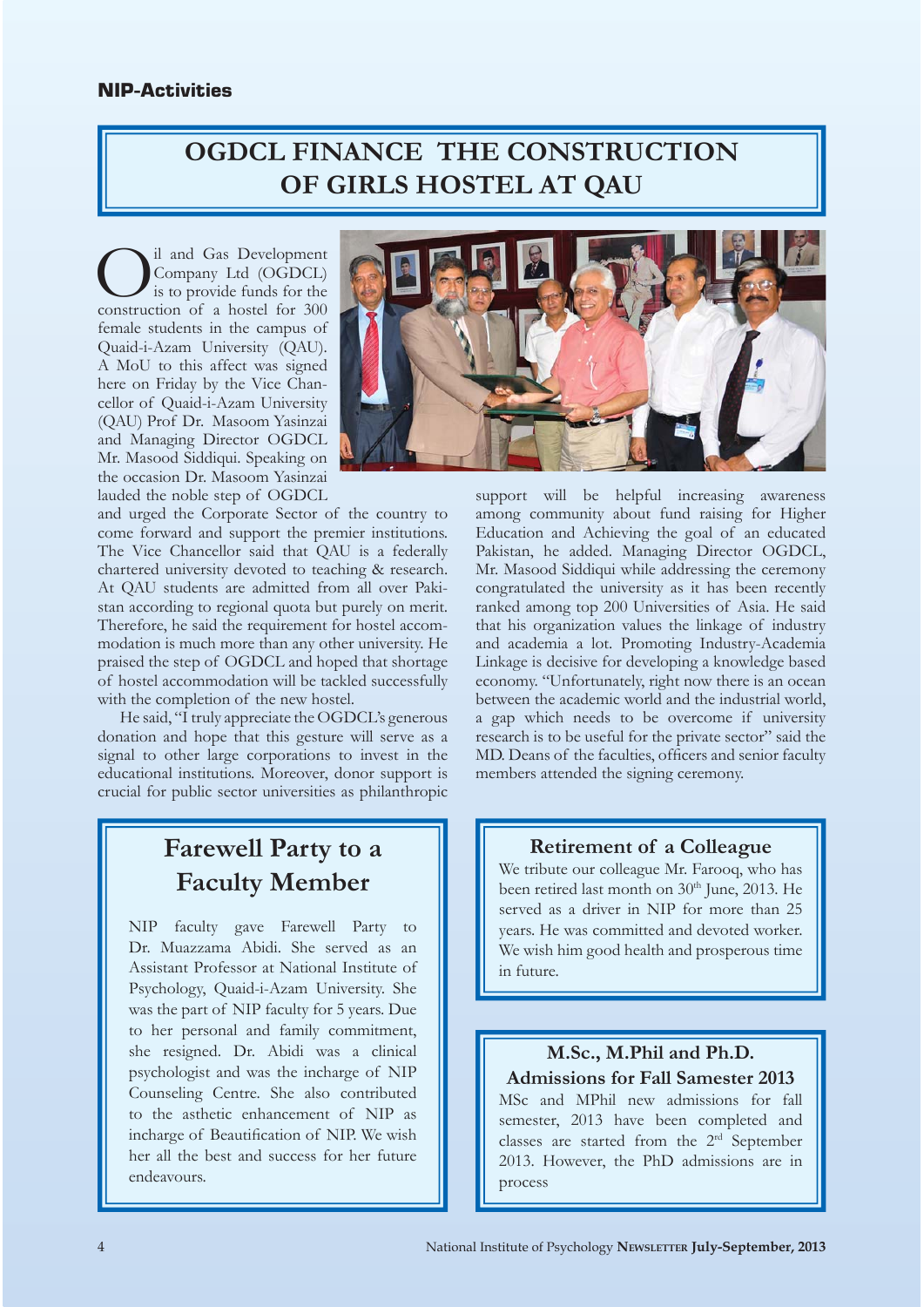# **FEATURED ALUMNI AISHA ZUBAIR**

Aisha Zubair has started her official career from Govt. Post Graduate College (women) Rawalpindi. Her services to the department spanned over ten years which involve teaching and research supervision at post graduate level. In 2008 she joined NIP as lecturer in pursuit of professional growth and higher academic goals. She acquired her M.Phil degree from NIP and

presently pursuing her Ph.D under the supervision of Prof. Dr. Anila Kamal. In her M.Sc, she got first class first position and gold medal from Punjab University.

She has been an external examiner to the PMAS Arid Agriculture University and Punjab University for post graduate evaluations. Her main areas of interest include positive psychology, industrial-organizational psychology, and social issues. She has conducted extensive number of workshops at various

organizational and business forums and also worked as part of organizing teams for national and international conferences organized by NIP. She has been actively involved in the editorial work as being assistant editor of Pakistan Journal of Psychological Research,

publication of NIP) and proceedings of international conferences. There are numerous publications in refereed journals on her credit. In addition to that she has been member of selection and evaluation panel of National Institute of Vacuum Science and Technology and Kahuta Research Laboratories. Her ongoing projects are pertinent

editor of Pakistan Psychological Abstracts (a serial

to human factor engineering and personnel appraisal of national organizations. As a guest speaker, she delivered lectures and seminars at various national forums. She has been a rigorous member of the National Review Committee, Curriculum Wing, HEC for designing graphical content of the text books for pre-elementary students.

Before her selection from PPSC, she worked with different offshore companies, hospitality manage-

ment, and manufacturing organizations for the provision of psychological and performance appraisal of new and existing employees. To unwind herself, likes to enjoy contemporary and classic movies and sightseeing.

## **One-Day "Lose Weight Effortlessly While Sleeping" Seminar**

**National Institute of psychology, Quaid-i-Azam University, Islamabad, in collaboration with 'TRANSFORMATION' is organizing one day Seminar on the topic "Lose Weight Effortlessly While Sleeping" on Tuesday, 8th October, 2013 at 10: 00 a.m. -1: 00 p.m. in Earth Sciences auditorium. Dr. Imran Y. Muhammad, Licensed International Trainer of National Guild of Hypnotists and Neuro-Linguistic programming (NLP) for Society of NLP (USA) will be the guest speaker.** 

Limited seats are available so get yourself Registered Early to avoid disappointment

#### **For Free Registration:**

 **Please Contact: Mr.Naeem Aslam and Mr.Mohsin Sajjad: 051 90644029, 90644154: Email: naeemaslam@nip.edu.pk**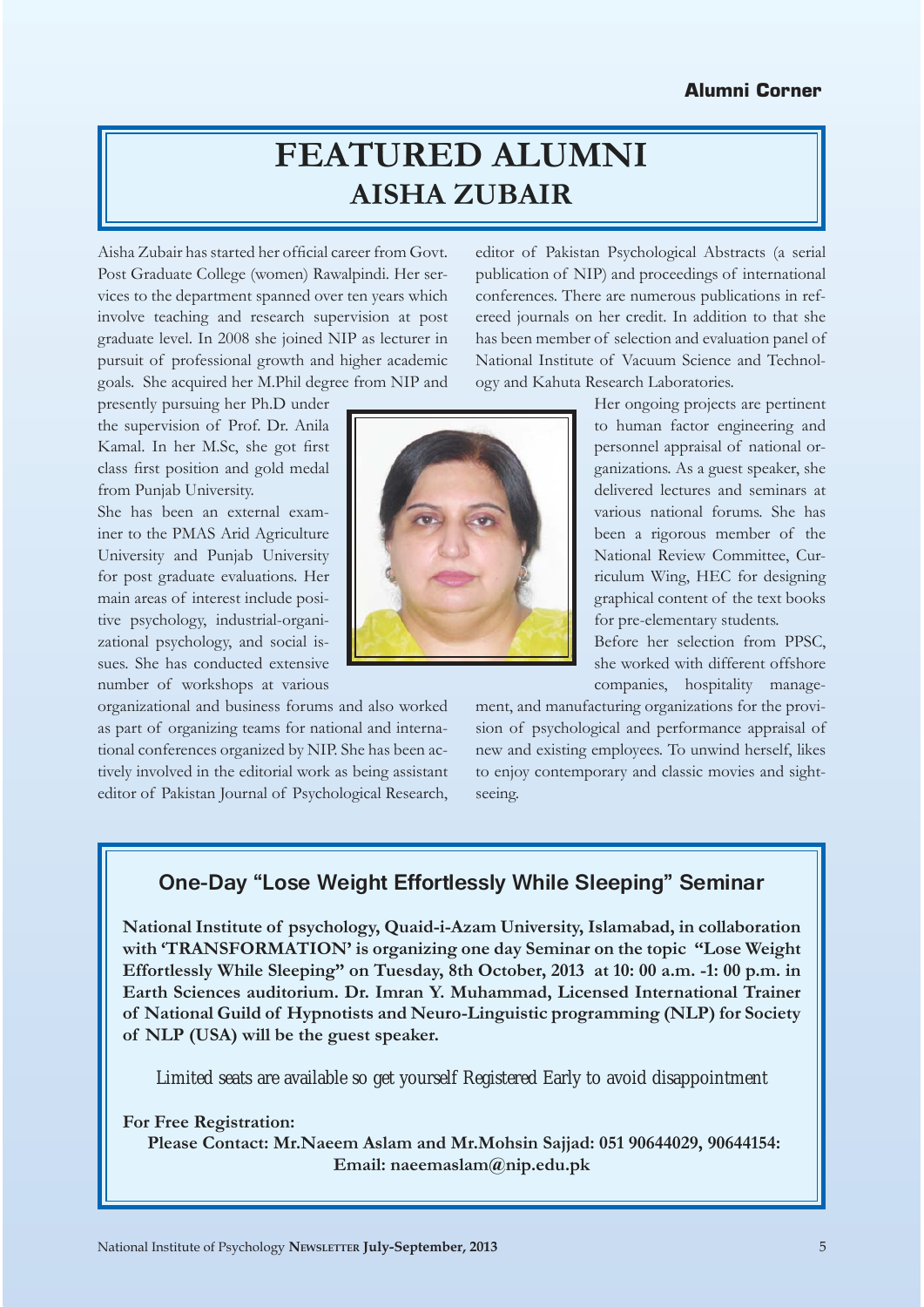#### **Brief Article**

# **IF YOU THINK, YOU CAN (A book review)**

*TJ Hoisington* is the author of the book '*If you think you can'*. Writer considered this book as a classic for Achievers. Writer discussed 13 laws that govern the performance of high achievers His mission is to inspire people to unleash their greatness within. He believes that every person has enormous potential, value and individual worth. The question isn't whether or not someone has greatness or not – rather a major piece to life's puzzle is discovering one's individual greatness, releasing it, and then contributing it in a meaningful way. He opened his book with the famous quote of George Lucas that 'We are all living in cages with the doors wide open'.

 Writer believes that we were born to win, yet soon we are conditioned to lose. We come with innate greatness we possessed the moment we came out of the wombs would soon be replaced with limitations and defeat. It is like as the champions are born and then unmade. It is a destructive conditioning. Buch Minister Fuller put it this way "All children are born genius; 9,999 out of every 10,000 are swiftly, inadvertently degenuinized by grownups". This is because of the fact that elders give them instructions like you are going to do what? You cannot do that, you don't have the education, money, talent etc. Life is a process not a product. With effort and struggle we may change it. Writer believes that 'Some time those who are given more end up with less and those who are given less, end up with more.

 TJ believes that extraordinary people are simply the ordinary people that do the extraordinary things. The most important ingredient that determines whether or not a person succeeds, is the power of believing in yourself. Beliefs are the 'embryo of possibility' it is not the external circumstances or conditions that limit you, it is you. It is your negative thoughts, comfort zones, self defeating habits, poor strategies, blame lists etc. People spend a lot of time in finding the excuses and justifications of their failures. TJ says that 'once they convincing themselves that they are too young to achieve a particular goal and now they are convincing themselves they are too old. Age is not the prerequisite of success. Oliver Wandell Holmes said, 'What lies behind us and what lies before us are tiny matters compared to what lies within us'.

 The power of decision is matters. It was the power of decision that Rosa Parks had a great impact on the civil rights movement. In 1955 she refused to give up her seat on a crowded bus for a white man. A decision that changed a nation. What make indecision? Fear of making the wrong decision. Any decision is better than no decision. Theodre Roosevelt said. 'He who makes no mistakes makes no progress' we are not born to make right or wrong decisions. We are born to make decisions and then make them right. William James said, 'there is no more miserable human being than one in whom nothing in habitual but indecision'. We

feel the safest decision is to make no decision.There is difference between being interested in something and being committed to it. Interest show up in conversation and, commitment shows up in behavior. Child knows this principle, when children truly want something they become utterly unstoppable. Where as adults make compromises. The most pervasive disease in the world is the disease of mediocrity.

 Sometimes we don't change because it is easier to stay the same. Jim Rohn said, 'if you want your life to change then you must change' you must not wait for your spouse, boss, or weather to change before you change; your entire world will change. It is easier to lower your standards then it is to raise them. It is easier to go along with the masses then it is to separate yourself from them. Whenever there is doubt between the easier path and the one that requires you to *stretch*, get in the habit of stretching. Osborne once said, 'unless you are willing to go beyond that which you have already mastered, you will never grow'. Grandma Moses when she reached the end of her life she said, 'I look back on my life like a good day's work, it is done and I am satisfied with it.

 If you want more, then you must become more. The biggest room in the world is the room for improvement. Benjamin Disraeli said, "The secret of success in life is for a man to be ready for the opportunity when It comes. Growth is not any automatic process. By default life creates opportunities by which we grow. So the deliberate effort is required. Richard Bandler said that the mind likes what is the same, but it learns from what is different. Definition of insanity is Doing the same thing and expecting the different results. So use it or lose it. Writer says that, achieving is not merely about getting, it is about becoming all that you possibly can and contributing in a positive way.

 The greatest division between achievers and non achievers it could be quality of one's thinking. Victor Hugo said that 'a small man is made up of small thoughts' Circumstances does not make the man, it reveals him to himself. We should "solution focused' then the obstacle focused. Your thoughts can either create fear, or they can create confidence. Virgil said "they can because they think they can" convince yourself that you are unstoppable. There is African proverb 'if there is no enemy within, then enemy on the outside can do us no harm' Always act when the emotion is high. Be sure you dwell on what you want rather than dwelling on what you don't want. If you are going to doubt something, doubt your limits. If you don't strive for the higher things in life, you will settle for the low and most people don't aim to high and miss, they aim to low and hit. Henry Ford said whether you think you can or think you can't, you are right. Courage is not the absence of fear, it is ability to feel the fear and do it anyway.

Written by: Naeem Aslam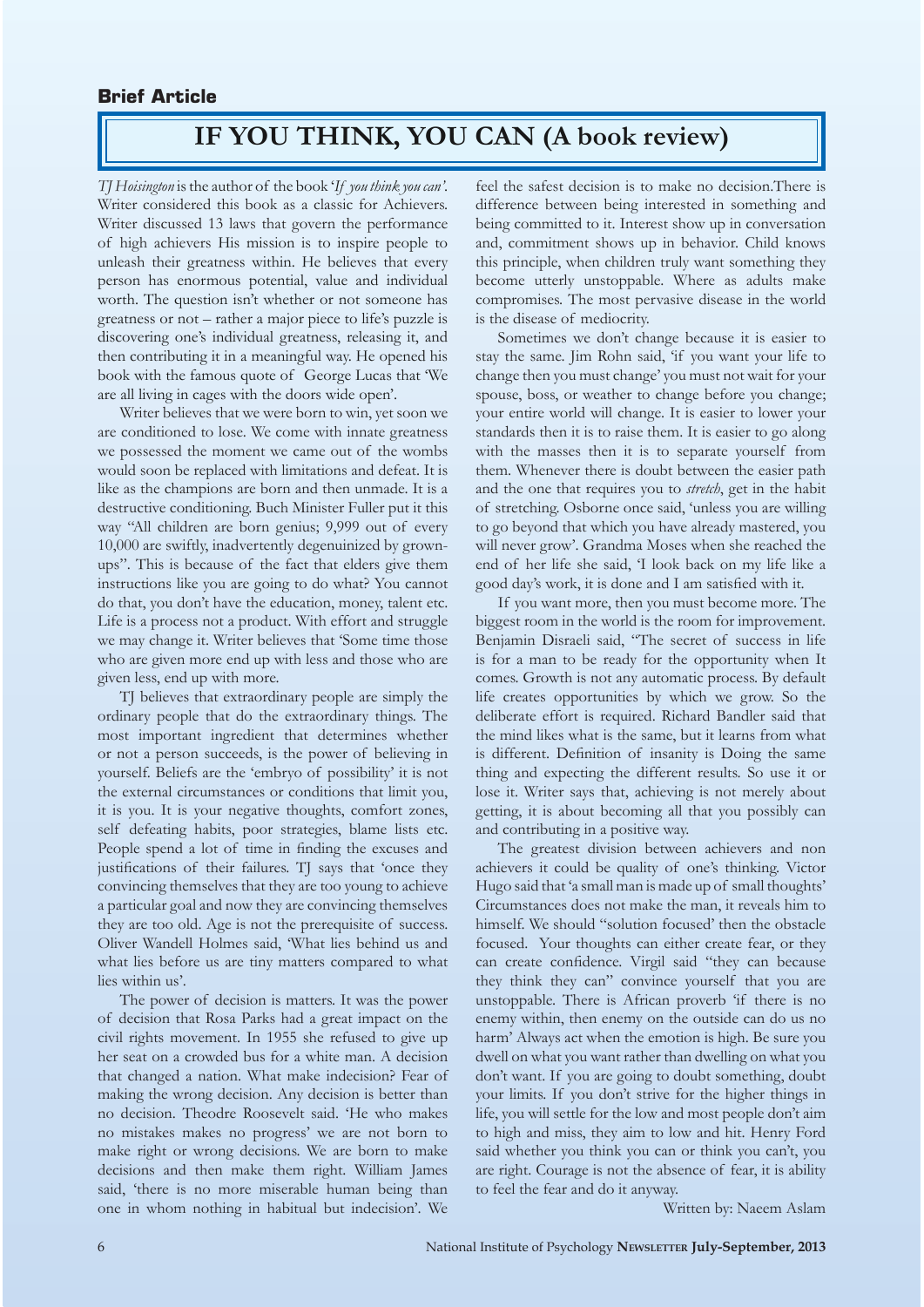## **M.PHIL/PhD RESEARCHES COMPLETED**

Rehana Shujat (2013). Development<br>and Validation of Personality Traits and Validation of Personality Traits Assessment Scale for Cadre and Ex-Cadre Civil Service Executives. (Unpublished Ph.D. Dissertation). National Institute of Psychology, QAU, Islamabad, Pakistan.

The present research aimed to explore similarities or differences in personality traits of executives working in seven selected CSS occupational groups (cadre). These are Commerce and Trade Group (CTG), Customs and Excise Group (CEG), District Management Group (DMG), Foreign Service of Pakistan (FSP), Income Tax Group (ITG), Pakistan Audit and Accounts Service (PAAS), and Police Service of Pakistan (PSP) and also to see the differences in personality traits of cadre and excadre executives which include Medical, Defence, and Education professions. To achieve the objectives an instrument was developed and validated on Pakistani Civil Service executives. The research was carried out in two parts. The Part-I of the research consisted of indigenous development of the measure named Personality Traits Assessment Scale (PTAS). The non availability of an indigenous instrument to explore the personality traits of civil service executives working in selected seven most preferred occupational groups provided a rationale for the development of PTAS. This process was carried out in four phases with independent samples. 45 traits/items with three factors were extracted through exploratory factor analysis by using principal component analysis with Varimax Rotation. The extracted factors were Leadership Ability, Integrity, and Emotional Maturity. Results of the study suggest that PTAS possesses sufficient reliability. In Part-II of the study, the Phase-I was based on validation and pilot testing of the instrument. Psychometric properties i.e. reliability and construct validity of the instrument developed in part-I was established ( $N = 103$ ). Big five Mini Markers Set (Saucier, 1994) was used to determine convergent validity and Procrastination Scale originally developed by Tuckman (1991) and its Urdu version (Fatimah, 2001) was used to determine discriminant validity of PTAS. As a result a reliable and valid instrument was developed. In Part II, Phase-II Main study was conducted. It was carried out to provide additional information on the convergent validity of PTAS .For

this purpose other construct i.e., Managerial Potential Scale (MP) of California Psychological Inventory (CPI; Gough, 1994) was used. Purpose of this part was primarily to explore similarities or differences in personality traits of executives working in seven CSS occupational groups (cadre) and to see the differences in personality traits of cadre and ex-cadre (Medical, Defence, and Education professions) executives and the effect of training and relationship between personality traits and demographic variables i.e., gender, age, education, and job experience. Differences were assessed through a series of statistical analysis of correlations, t test and One Way Analysis of variance (ANOVA). As it was an exploratory study and no before hand assumptions were made regarding the personality traits of executives. Findings of the study indicate that non significant differences in personality traits of executives, both within occupational groups and between other occupations, were observed on any of the instruments used. Result of this study show general agreement on the desirable traits of these groups and confirms that these personality traits are common which are required for all executives for working at responsible positions. This study offers an insight into personality traits of Civil Service executives of cadre (CSS occupational groups) and ex-cadre (Medical, Defence, and Education) at the time of selection. This research is supervised by Prof. Dr. Anila Kamal, Professor and Director of National Institute of Psychology, QAU, Islamabad.

Asim Siddique Bhatti (2013). Personality as Determinant of Attitude of People Towards Piri-Muridi Relationship. (Unpublished M.Phil Dissertation). National Institute of Psychology, QAU, Islamabad, Pakistan.

The present study explored the predictive role of personality regarding attitude of people towards Piri-Muridi relationship. The study was carried out in two parts. The first part of the study deals with the phenomenological understanding of the Piri-Muridi construct through 14 semi structured interviews of various university and religious scholars. A semi structure interview guideline was prepared and interviews were conducted accordingly with a flexibility to incorporate new categories emerging during the interview sessions. The data was transcribed